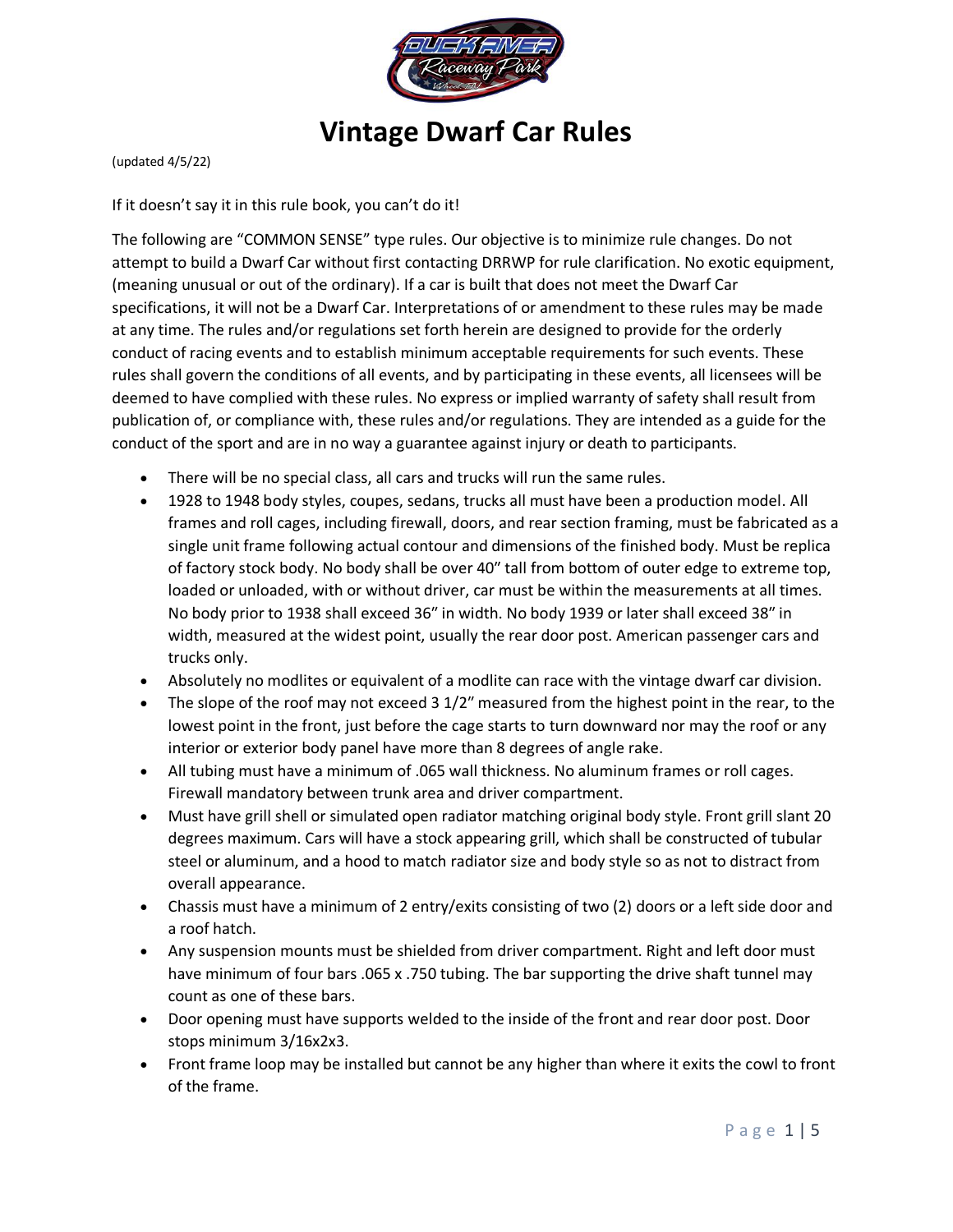

- Radiator MUST BE mounted in front of motor.
- All door latches must be positive locking (spring loaded)
- Hood must be fastened securely by spring latch, bolt, or dzus fasteners.
- No glass of any kind.

## **FRAME & CAGE REQUIREMENTS**

• Frame rails must be constructed of 1x2x.120 rectangular tubing only. This is from extreme front to extreme rear. Frame rails will be placed with the 2"-inch side vertically and the 1″ inch horizontally for the entire length of frame. There will be a minimum of three cross members in the manned compartment, one at the front end and one at the center and one at the rear. The cross members will be made of steel only with a minimum thickness of .120. Frame rails behind the rear cross member may be cut out and dropped a maximum 2" under the rear axle to provide vertical clearance for rear axles and must be gusseted with 1"x 2" frame tubing. NO rear end shall drop out the bottom. No round, oval or square tubing in lower side frame rails. All cars and trucks must have the top bar of the cage that forms the top of car/truck made of 1.250 od. tubing. This is for safety purposes and will not be an exception at any time.

#### **NERF BAR REQUIREMENTS**

• Short nerf bars are required. Long nerf bars are optional. Must be three point mounted. Must be made of 1"-inch x .065 mild steel tube. No portion of nerf bars can extend wider than rear tires.

#### **FRAME & CAGE REQUIREMENTS**

- Front bumper must be no wider than 36″ and a minimum of 24″. No less than 6″ inches high (bottom bar) from the ground.
- Rear bumper must be no wider than 50″ inches maximum and minimum of 48″ inches.
- Bumper material is 1"-inch .065 mild steel.

#### **SUSPENSION REQUIREMENTS**

- Spindles, hubs, rotors and rotor hats can be made of aluminum or steel. No sway/ anti roll bars. Front suspension must not extend rearward past the most forward panel of the firewall except under frame rail.
- No torsion bars allowed front or rear.
- No driver adjustable mechanism in cockpit area or within reach of driver. No electric or hydraulic, air or ratchet type weight jacks.

#### **SHOCK REQUIREMENTS**

• One (1) shock per tire. Maximum stroke is 7". 4 shocks only. Coil over type shocks and springs only. Rebuildable shocks are ok. No adjustable, No exotic, No cannister style, No Schrader valve or No Bladder style shocks. No part of the rear upper shock or shock mount may be mounted outside the body.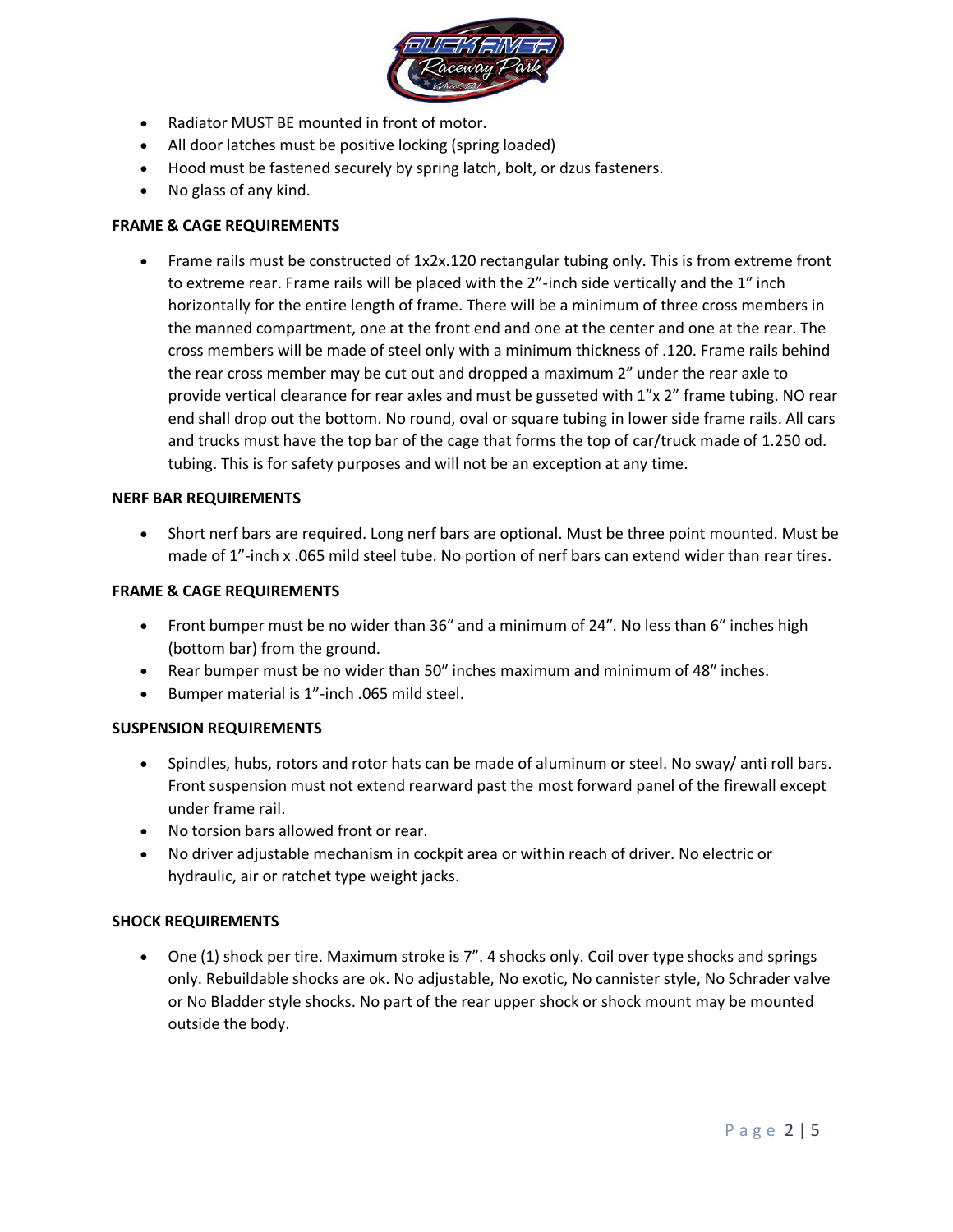

# **ENGINE REQUIREMENTS**

Stock Engines – STOCK MEANS STOCK! No machining, no milling the head, no porting and polishing in the bowl, intake or exhaust, and NO adjustable cam gears or aftermarket parts inside of engine.

- Option 1: 1240 lbs. with 600 cc EFI
- Option 2: 1290 lbs. with 601 -900 cc EFI or older 1100cc carb engine (1100 is the maximum cc allowed)
- Option 3: 1300 lbs. 929 or 2012 or older 1000 cc EFI *Note: EFI engines must retain stock fuel injection system. Note: Any Carburetor engine, aftermarket carbs and ignition is allowed. All other parts must be stock.*

Motor must have been intended to run carbs, NO converted EFI motors.

- Ecu can be flashed. We have no way to tech the ecu so it can't be tech'd. *Note: Power Commanders CAN BE used on 600 to 900 cc engines. Note: Power Commanders CAN NOT be used on 929/1000 cc EFI engines.*
- No type of traction control systems.
- Factory supplied air boxes and/or aftermarket filters may be used with any style velocity stack.

# **PROTEST RULE**

Any car in the top 5 can protest the winner only. If winner is illegal, then second can be protested for additional fee.

- After the race: \$100. To pull valve cover check adjustable gears, pull throttle body and header to check port and polish, and spark plugs to see stock markings on pistons. \$50 for the track and \$50 for the car if proven legal. If illegal the protester gets \$50 back.
- If at any reason a car is questioned it must be discussed with the director before any further actions.

A visual protest will be done before the practice starts for the event. A visual protest can be done to identify serial number on engine and computer to prove size and year.

- Visual also covers anything on the car that is visible, shocks, drive shaft, power commanders, etc.
- ALL CARS MUST HAVE weight numbers 3" tall and clearly visible on right and left side of the hood for the correct engine in the car. If this is checked and not found correct you will be disqualified.

# **HEADER & MUFFLER REQUIREMENTS**

• Aftermarket or stock header are ok. Mufflers, motorcycle or automotive style are mandatory.

# **BATTERY**

• Must be mounted in rear and securely fastened. A master shut off switch on rear deck, so it can be seen by track officials to kill power if needed. This is suggested but not mandatory.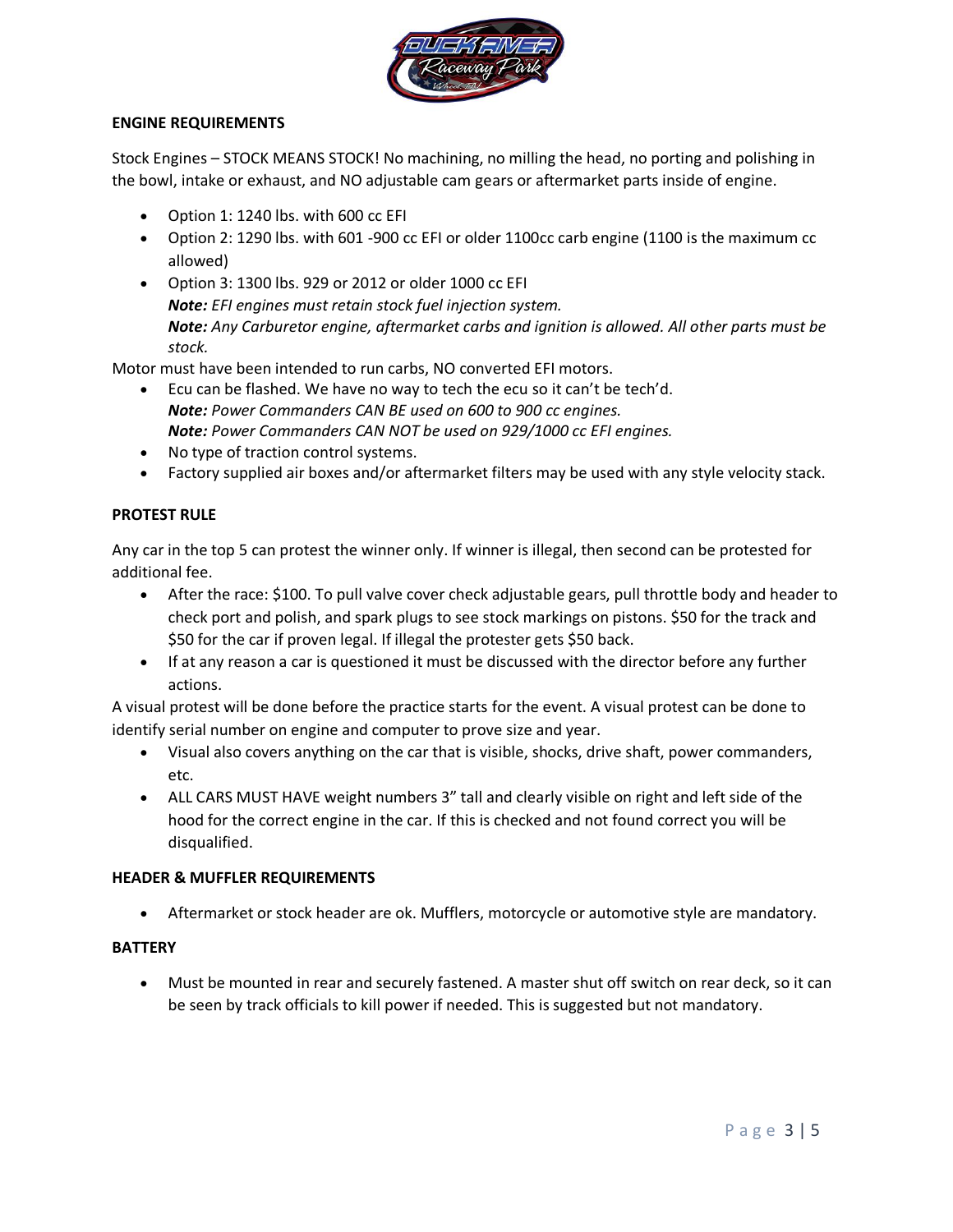

# **FUEL REQUIREMENTS**

- Emissions legal gasoline available at a gas station, pumped out of the gas pump only! No form of race gas, No nitrous oxide, No alcohol, No nitro or propylene oxide type additives, No E85, No oxygenated fuels. Pump gas only!
- Fuel cell mandatory. Must be vented so as not leak fuel in any position, non-leaking cap.

# **DRIVE SYSTEM REQUIREMENTS**

- Must be shaft driven to automotive type differential only. Toyota housing with floater axles are ok. Steel drive shafts only and must be painted white. There needs to be at least three cross members under drive shaft compartment for safety. No titanium axles allowed.
- Quick change rear ends are allowed. Must be steel tubes with individual axles with bearing type hubs. Must add 50 lbs. to car weight.
- Rear trailing arm/radius rod specifications: Arms may have a maximum length of 30".
- Torque-absorbing devices are permitted.
- Maximum 3 radius rods or 3 link suspension: One trailing rod must be attached to each side of the rear housing by a bracket; either clamped or welded directly to rear housing.
- No "birdcage" type mounting of any kind permitted.
- No linkages of any kind permitted. Third radius rod must be mounted in a way to control the rotation of rear housing only. This rod may be adjustable but have no other function. A torqueabsorbing device may be used in this location.
- A lateral Panhard or "J" bar will be used to maintain rear- housing position in chassis of car.
- No cantilever suspension in front or rear.

# **BRAKE REQUIREMENTS**

• Must have 3 working brakes but 4-wheel brakes are recommended. All drums and rotors must be steel. Brake Bias manual and electronic shut off devices are allowed inside the driver compartment. Aluminum calipers are ok. Steel rotors only.

# **WHEEL BASE REQUIREMENTS**

- Wheel base must be 73″ inches. Maximum tolerance 1" inch.
- Cars must pass freely through a hoop 61″ wide by 50″ high
- Center of the front and rear axles will be mounted in the center of the body; no offset hubs front or rear.

# **SEAT REQUIREMENTS**

• The top of the driver's seat must be no more than 70″ inches back from the front axle center line but may be less if desired.

# **TIRE & WHEEL REQUIREMENTS**

- Wheel diameter is limited to 13" inch. Width is maximum of 8" inches. Bead Locks OK. Wheel offsets are allowed.
- Hoosier or American Racing tires allowed. MUST durometer 35 after the race.